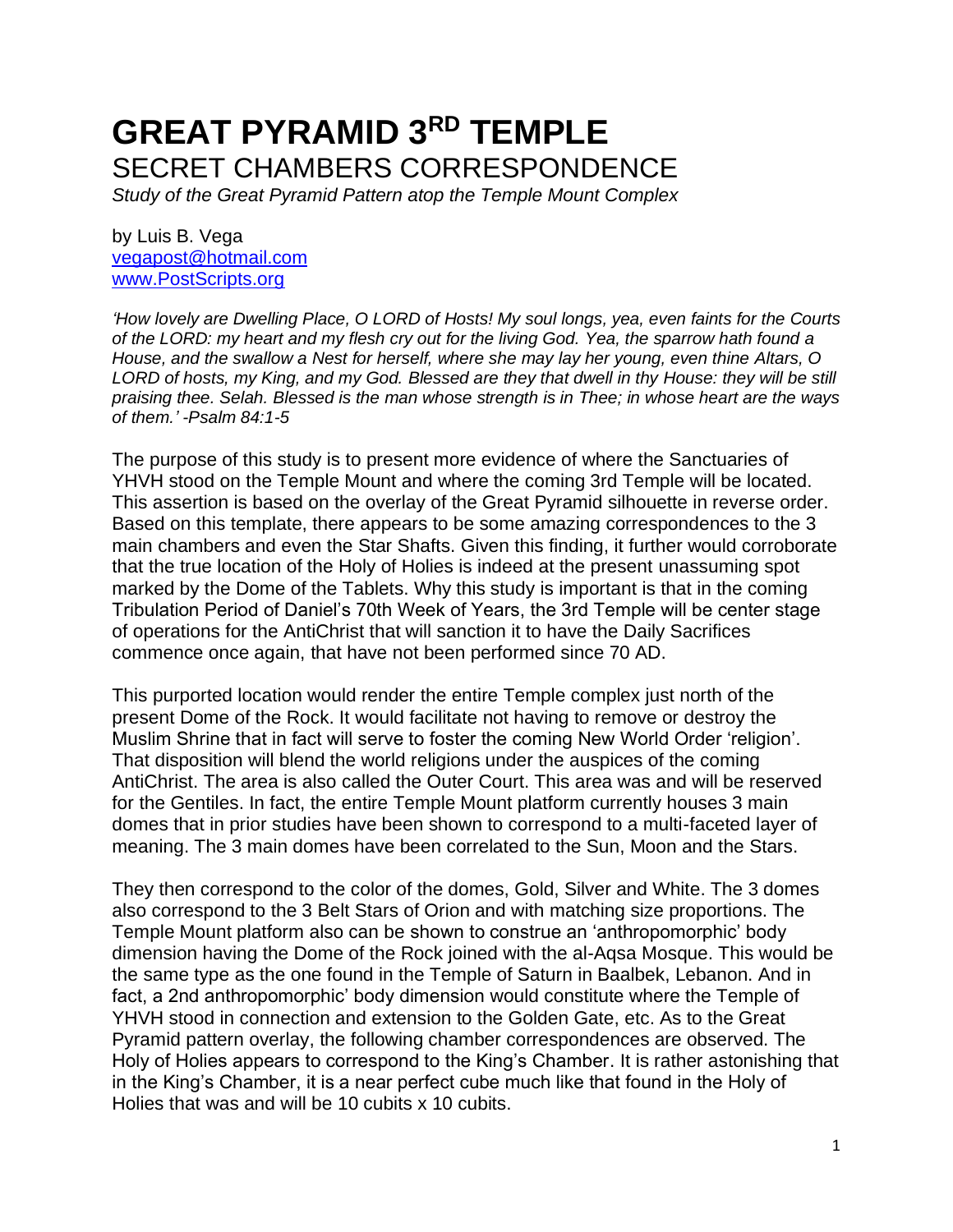## **Pyramid Patterns**

The Holy of Holies housed the Ark of the Covenant that was essentially the 'throne' chair of YHVH on Earth, as it is in Heaven. The King's Chamber happens to have a rectangle coffer made of a solid piece of hollowed-out granite that would encompass the dimensions of the Ark of the Covenant for example. The King's Chamber is very mysterious as it is a focal point of the entire Great Pyramid and many have recorded the dimensions of resonance and sound acoustics there. Many believe that the hollowedout container that is erroneously deemed a sarcophagus is orientated as would the Ark of the Covenant in an east-west axis. The 'sarcophagus' was believed to be the resting place of the Pharaoh that built the Pyramid. It is believed by modern Egyptologists that the resting place facilitated the translation of the God-King to the Stars in Orion, Sirius and the Pleiades, etc.

There might be some truth to this but more so in that the Great Pyramid might have functioned as a place whereby the dimensions would be crossed over by the manipulation of frequencies for such purposes. The King's Chamber would correspond to the color yellow or gold and thus the Sun. And that is the case if one observes the color of the granite. The King's Chamber has the 2 main Star Shafts that in one observation aligns with one of the main Stars in the constellation of Draco, the Red Dragon of the Cosmos. The Star is called Thuban. Then there are the other Star Shaft that aligns to Orion. It should be noted that in previous years, some attempts by scientists to run-up a robotic probe up the shaft has yielded only a plate near the end of the shaft.

It should be noted that the plate is essentially a 'door' or 'Star-Gate' that is protecting the access in this case. The point is that the Great Pyramid does indeed suggest a spiritual dimension to it. It is just a matter of knowing how to operate it and active its secret functions. It is indeed a sort of repository or library of knowledge and perhaps a monument or witness to Humanity on Earth of what occurred and what is to occur in terms of 'time'. Obviously, the Great Pyramid was no mere burial tomb as it is not a regular conventional tomb for the Pharaohs. Such were buried in elaborate secret caves and underground chambers. They would be strewn with artifacts of possession to include food, offerings, furniture and sacrificed slaves for the journey to the Underworld and then to the Stars beyond. This is not the case for the Great Pyramid.

This 'King burial' setup is not found in the Great Pyramids of Giza because they were not burial tombs. As it has been suggested in previous studies, the Great Pyramid complex is a 'Cosmic Clock' among other astonishing attributes and functions. The 2nd Chamber or that of the Queen's Chamber is very telling in that based on the Great Pyramid overlay atop the Temple Mount platform, the chamber in directly alignment with the Dome of the Rock. This 2nd Queen's Chamber would be correlating then to the Court of the Women on one level. The other is of the Moon and thus the menstrual cycles of 28 days, etc. The color would thus correlate to a more grayish color of the granite when compared to the color of the granite in the King's Chamber, a more of a yellowish tone. The Queen's Chamber is smaller as would the Moon to the Sun be in comparison, but not so much in the exact size ratio but in terms of importance.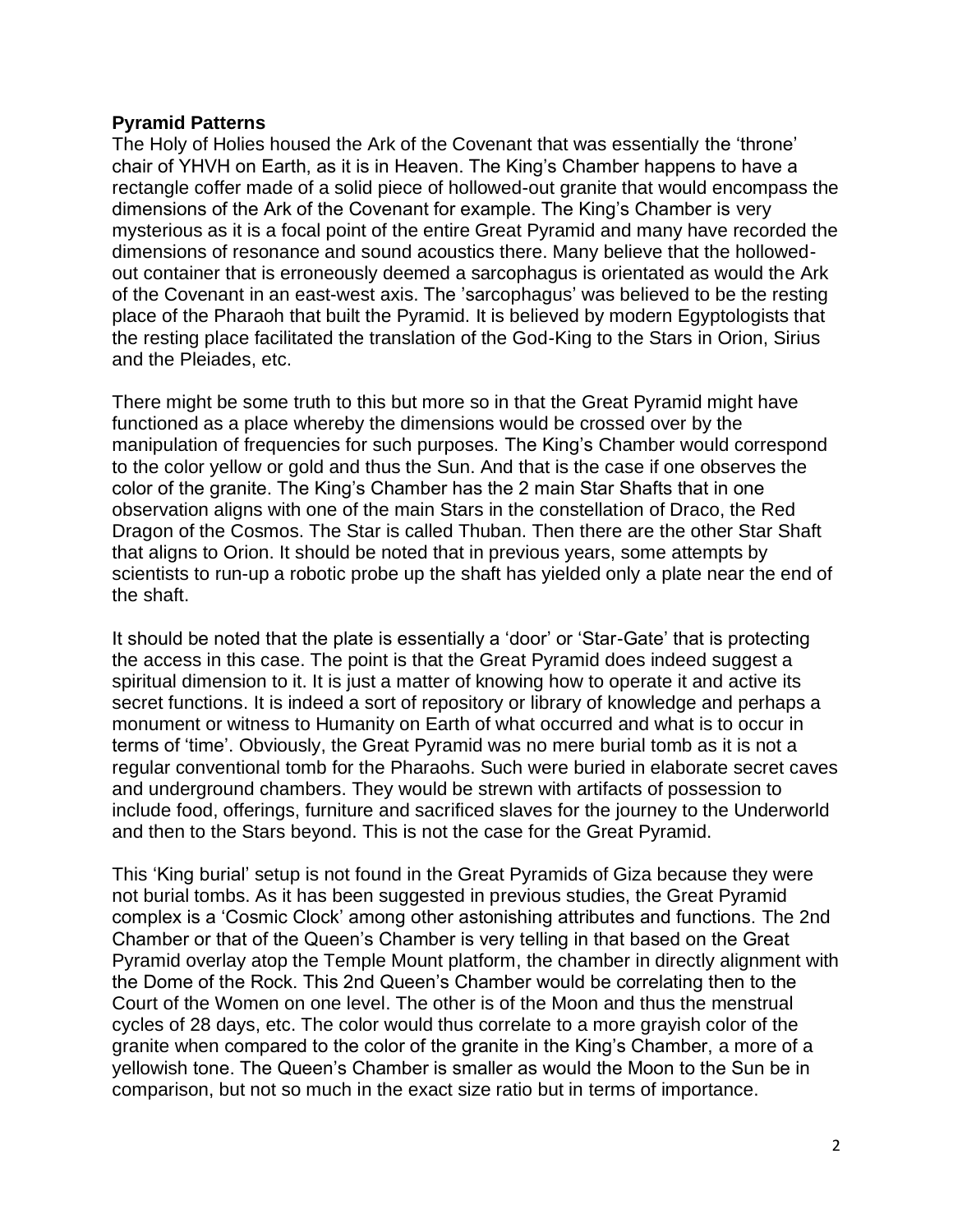## **Astro Accessories**

The Queen's Chamber also has 2 main Star Shafts that on one side, the Shaft aligns with Kachob in Ursa Minor and then on the other side with the Star Sirius. This is amazing as the male attribute with Orion corresponds to the King's Chamber and the female attribute then corresponds with the Queen's Chamber. What is astonishing about this Great Pyramid template over the Temple Mount platform where the Temples of YHVH stood and will is that the Star Shaft from the Queen's Chamber aligns directly over the exact spot where Jesus was crucified. This spot has been shown in previous studies that the crucifixion site was in-between the Skull rock formation toward the east where the entrance to Jeremiah's Grotto is and to the Garden Tomb on the west side.

What is also amazing to consider about the Queen's Chamber in relation to the Dome of the Rock is that if one observes the structure from a top view, the Dome of the Rock is an octagon shaped design having 8 sides. This by the way, is the exact rendering of actual sides the Great Pyramid has also. It is not a true tetrahedron. Thus, it suggests by inference the Great Pyramid. What is also not noticed in most associations with the Dome of the Rock is that just to the east of the Dome is a smaller Dome called the Dome of the Chain. It is not a Mosque nor shrine but a place of prayer. According to research, the Dome of the Chain owes its name to an ancient legend during King Solomon's rule according to Mujir ad-Din. Which by the way, is proof that indeed, a Temple of YHVH stood on the platform that even the Muslim scholars of the middle ages acknowledged existed.

*'Among the wonders of the Holy House is the chain, which Solomon, son of David, suspended between Heaven and Earth, to the east of the Rock, where the Dome of the Chain now stands. The chain had one characteristic. If two men approached it to solve a point of litigation, only the honest and upright man could take hold of it; the unjust man saw it move out of his reach.'* According to the researcher, Jerome Murphy-O'Connor, he further explained the notion of how for the Muslims, the building in Islamic tradition is the spot where Judgment Day will occur in the 'End of Days'. It is where a chain will stop the sinful and let the just pass through. What is not observed though in the correlation to the Queen's Chamber and the Moon is that this motif actually construes the very dimension and proportions of the Earth to the Moon.

The very model of the mathematics used to determine the height, radius, diameter and circumference of the Great Pyramid is used in also determining the exact ratio in size between the Earth and the Moon. Thus, the Dome of the Rock would correspond to the Earth, and in similar size ratio proportion, the Dome of the Chain would correspond to the Moon, precisely. Coincidence? Not likely. The last of the 3 main chambers of the Great Pyramid corresponds to the Subterranean Chamber. In comparison to the proximity of the prior 2, it is a ways out but has been shown to be in phi ratio in terms of its distance as is the whole pyramid that incorporates the factors of Pi and the Phi Golden Ratio. It is perhaps one of the most mysterious attributes of the Great Pyramid. The purpose of the Great pyramid is not yet fully known or at least revealed to the general public and may never be. Consider that the secrets of the Great Pyramid have only been kept hidden and not disclosed but to the 'initiated'.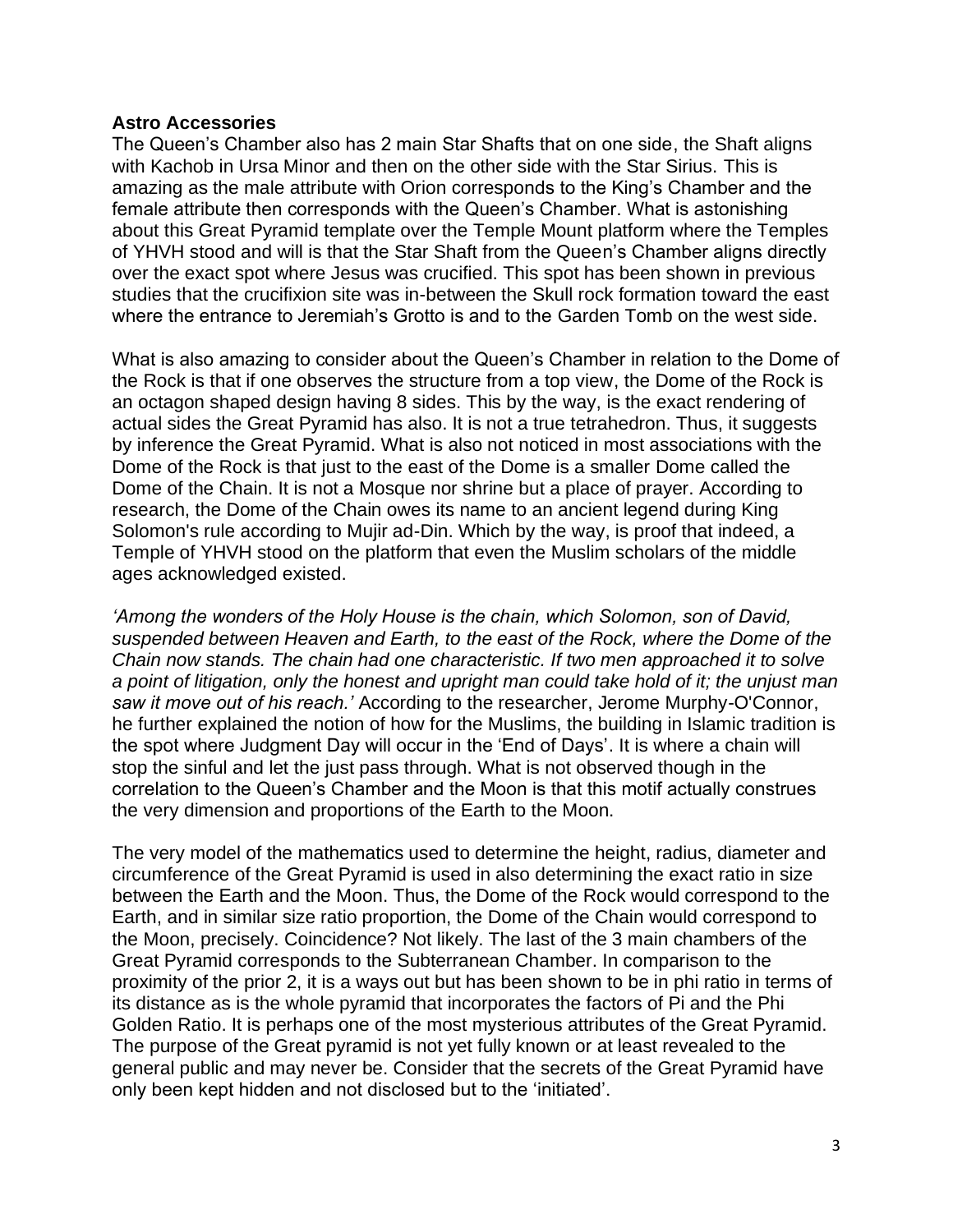## **A Divine Blueprint?**

Imagine how the sacred knowledge of the Great Pyramid could benefit Humanity for peaceful purpose in using renewable energy that is free and safe as one example among many. What is rather astonishing is that the overlay of the Great Pyramid pattern atop the Temple Mount complex would put the Subterranean Chamber exactly where the Church of All Nations is located at across the Kidron Valley on the slopes of the Mount of Olives. The area would also include the very olive grove that many believe to be the site where Jesus often meet there with His Disciples and from where He was arrested at the night of His betrayal by Judas. This 3rd chamber would thus also correspond then to the Stars and be white in color. It so happens that the Church of All Nations has more of a white hue to it. And if one has ever visited the amazing site, the ceiling has a myriad of 'Stars' that are depicted as the Nations.

It is also befitting how this chamber would then correspond to GOD the Holy Spirt and its current work of sowing the seed or 'Stars' of the Gospel to the Nations. The chamber or Church is next to an olive grove as Jesus likens the work of the Holy Spirit during this Church Age of planting and harvesting the Nations, as 'white as snow' or as Stars in the Heavens. What is also rather astonishing is that given this Great Pyramid overlay template atop the Temple Mount complex, the Descending Shaft nearly matches the angle of the actual incline that bridges the Mount of Olives to the southeast corner of the Temple Mount platform. And the ground level delineation of the Great Pyramid matches the edge of the eastern wall section of the platform. Coincidence? Not likely.

This study would further then suggest that the 3 main chambers found in the Great Pyramid to align with Orion and Sirius corresponding to the King's and Queen's Chamber would lead one to also associate the very GOD-Head with the chambers. The King's Chamber would correspond to GOD the Father. Then the Queen's Chamber to GOD the Son, in so much as seen when Jesus took on flesh and demonstrated the attributes that displayed the compassionate side and demeanor of YHVH. Jesus wept. Jesus showed mercy, long suffering and compassion. Jesus compared Himself to a 'hen' in how He wished He could have gathered Jerusalem under His wings, etc. Later on, the Apostle Paul likened Christ Jesus as a sort of 'incubator' in that Jesus is bringing or 'birthing' many Sons to Glory and so on. Then the Subterranean Chamber would correspond to GOD the Holy Spirit.

Thus, given such evidence, the study has a measure of confidence to suggest the true location of the coming 3<sup>rd</sup> Temple site based on the Great Pyramid pattern overlay in reverse order. However, many End Times Bible enthusiasts ascribe the coming 3rd Temple to be the 'AntiChrist's Temple'. This is not entirely accurate. Although the AntiChrist will be the figure head that the Religious Jews will be queuing from, the Temple is and will be nonetheless of YHVH's. If such were to be the case, would not Herod's Temple be his and not YHVH's? It was still YHVH's and even Jesus, at which time the Temple stood ascribed to it as being 'My Father's House', etc. So, during the Tribulation Period, yes, the 3<sup>rd</sup> Temple will be built by the sanctioning of the AntiChrist that no doubt will be as a direct result of a war of which the 'confirming of the Covenant' will merit this opportune provision to appease the Religious Jews.